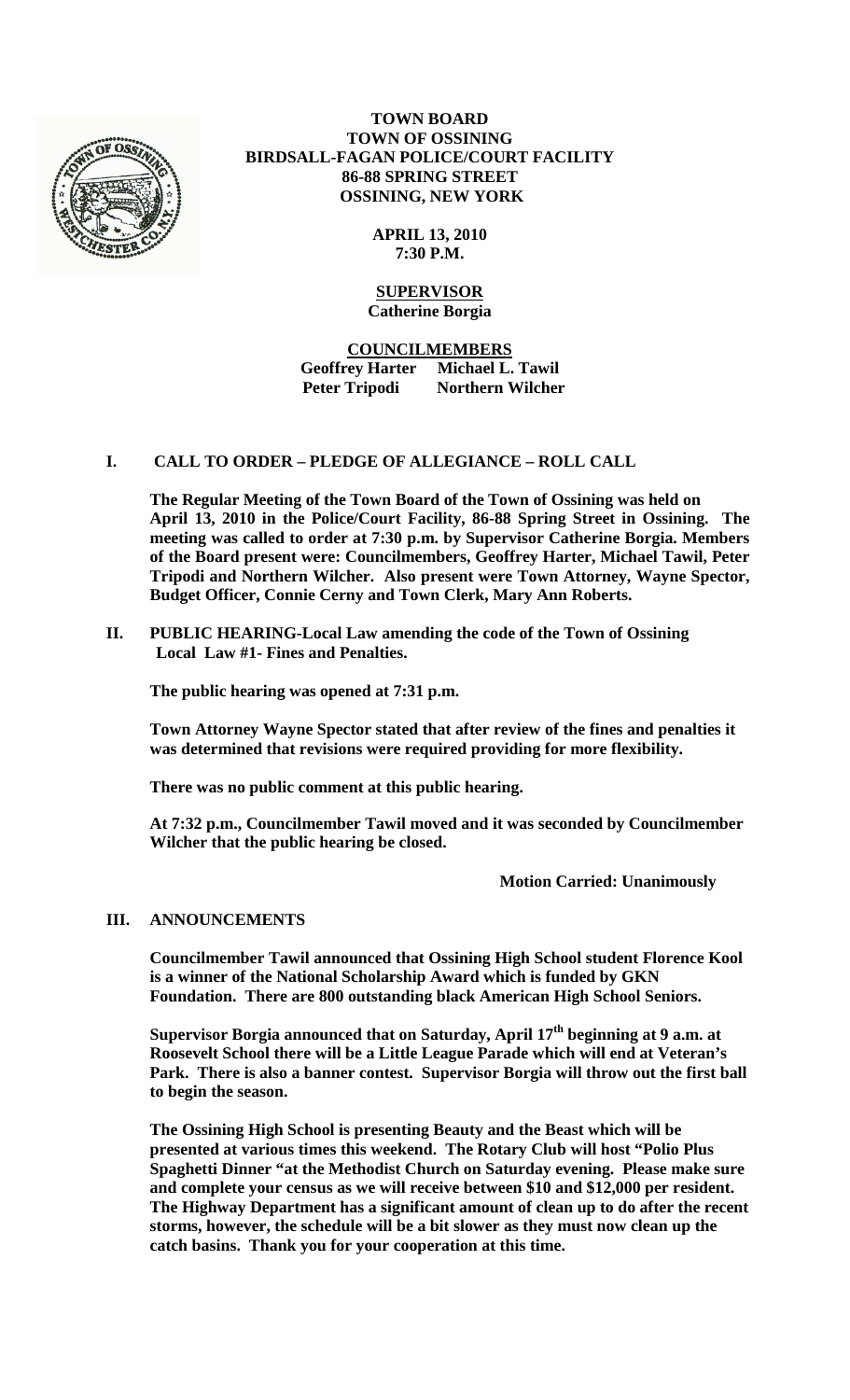#### **IV. PUBLIC COMMENT ON AGENDA ITEMS**

#### **V. BOARD RESOLUTIONS**

#### **A. Approval of Minutes**

**Councilmember Tawil moved and it was seconded by Councilmember Tripodi that the following be approved:**

**Resolved, that the Town Board of the Town of Ossining hereby approves the March 23, 2010 Minutes of the Regular Meeting as presented.**

**Motion Carried: Unanimously**

#### **B. Approval of Voucher Detail Report**

**Councilmember Harter moved and it was seconded by Councilmember Tawil that the following be approved:**

**Resolved, that the Town Board of the Town of Ossining hereby approves the Voucher Detail Report dated April 13, 2010 in the amount of \$ 426,819.92 for 2010.**

> **Vote: 4 –0 –1 Voting Aye: Harter, Tawil, Borgia, Wilcher Voting Nay: Tripodi**

**Councilmember Tawil requested that Councilmember Tripodi reconsider his vote on the voucher detail report due to the fact that the following essential and desirable services are being paid for in this weeks voucher detail: Fire Coverage for the Unincorporated area of the Town; ambulance service for the Town through the dedicated professionals at OVAC; emergency repair to Old Albany Post Road which had actually collapsed and was declared an emergency by the Board; emergency tree removal after the last big snow storm; emergency parts for the snow plows; a motor for the Parks Department, wood chipper to help clean up after the snow storm; emergency rental of a septic truck to help clear the sewer lines; monthly repair and maintenance and gas to run for the Town's sewer lift stations; alarms and phone service for all of the town's sewer lift stations; lights for our parks; rags for the Highway garage; labor counsel required to defend the Town against legal actions by the municipal unions; printer cartridges for the Town printers; life and dental insurance for the Town's CSEA union member; food for the Town Senior Nutrition Program; replacement parts for Town vehicles; tax refunds for citizens who overpaid their taxes; postage for the Town; uniforms for the police; monthly web casting services for Town meetings so that the public can see our meetings and make them more accessible to the public.**

**Councilmember Tripodi responded that the following items are also on the voucher detail report and in his opinion are too costly: \$3,000 Taxi Companies; \$485 Take Home Car for the Assessor; \$105,000 IMA's; \$13,000 trees; \$1,000 art instructor and \$17,000 on consultants.** 

#### **C. Telecommunications-MetroPCS New York, LLC Special Permit for Wireless Telecommunications Facility**

**Councilmember Harter moved and it was seconded by Councilmember Wilcher that the following be approved:**

**Whereas, MetroPCS, LLC ("the Applicant") filed an application, including a Full Environmental Assessment Form (Part I and II) ("the EAF"), for a Special Permit pursuant to Chapter 182A of the Code of the Town of Ossining to locate a wireless telecommunications facility, consisting of six (6) panel antennas, two (2) Global Positioning Satellite ("GPS") antennas on the rooftop of an existing commercial**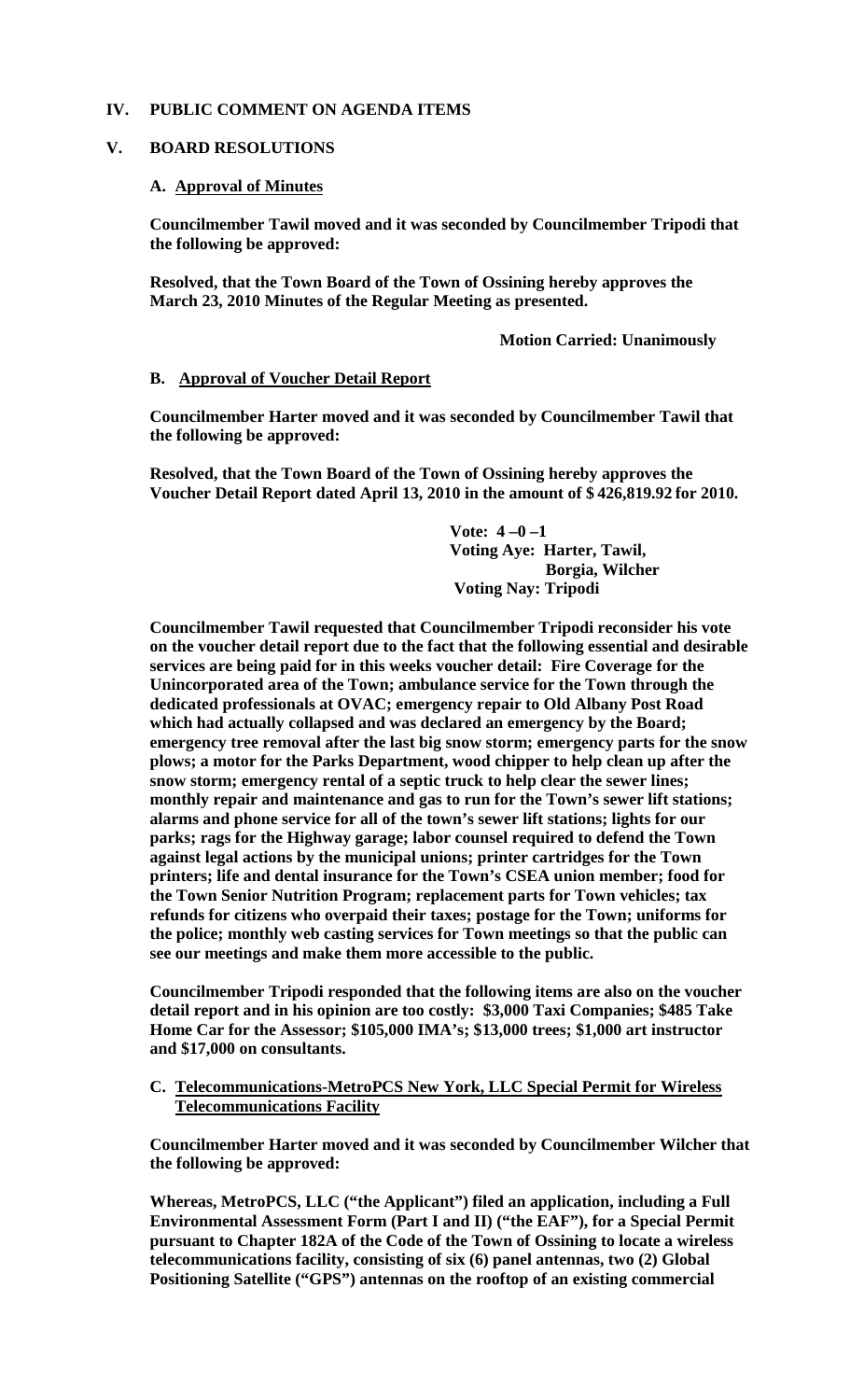**building, and related unmanned equipment necessary to operate its facility in a proposed secure equipment room in the ground level of the building, and two (2) HVAC units outside of the building on grade and behind existing landscaping, at 400 Executive Boulevard in the unincorporated area of the Town of Ossining; and**

**Whereas, the Applicant is licensed by the Federal Communications Commission and is deemed a public utility for zoning purposes under New York law; and**

**Whereas, the Applicant's status as a public utility is underscored by the fact that its services are an important part of the national telecommunications infrastructure and will be offered to all persons that require advanced digital wireless communications services, including local businesses, public safety entities, and the general public; and**

**Whereas, the property is located in the O-RM (Office-Research Manufacturing) Zoning District, and is known as Section 80.20 Block 9, Lot 19 on the Town of Ossining Assessment Map; and**

**Whereas, the required pre-application meeting and site visit was conducted on March 31, 2009, at which the Town Board's Telecommunications Consultant Russ Bogie and the Building Inspector were present; and**

**Whereas, on December 8, 2009, MetroPCS filed a complete application for special permit with the Town of Ossining Town Board; and**

**Whereas, the Town Board of the Town of Ossining thereafter declared itself "lead agency" as defined in 6 NYCRR 617 ("SEQRA") and caused notice of the application to be sent to all appropriate agencies of the State of New York, the County of Westchester, the Village of Ossining and those municipalities which adjoin the Town of Ossining; and**

**Whereas, the Town Board referred the application to the Planning Board of the Town of Ossining and Telecommunications Consultant Russ Bogie, to be reviewed and analyzed in accordance with Section 182 (A)-6(a) of the Code; and**

**Whereas, the Planning Board and Telecommunications Consultant have submitted correspondence to the Town Board recommending approval of the Application; and**

**Whereas, the Town Board of the Town of Ossining held a Public Hearing, on notice, to review the Application on Tuesday, March 23, 2010 at 7:30pm at the Police/Court Facility, 86-88 Spring Street, Ossining, at which time all persons wishing to speak on the application were provided an opportunity to speak and the hearing was closed on this date; now therefore be it**

**Resolved, that in reviewing the special permit application and the Full Environmental Assessment Form, the Town Board of the Town of Ossining hereby determines the following:**

- **1. The proposed installation of a wireless telecommunications public utility facility is permitted in the O-RM Zoning District by special use permit from the Town Board.**
- **2. The applicant has submitted all applicable materials and met all applicable submission requirements and standards outlined in Chapter 182A of the Code of the Town of Ossining.**
- **3. The Applicant meets the standards and regulations regarding wireless telecommunications facilities as set forth in Chapter 182A of the Code for the following reasons:**
	- **A. The applicant agrees to maintain the facility in a safe manner, and in compliance with all legal and enforceable conditions of the Special**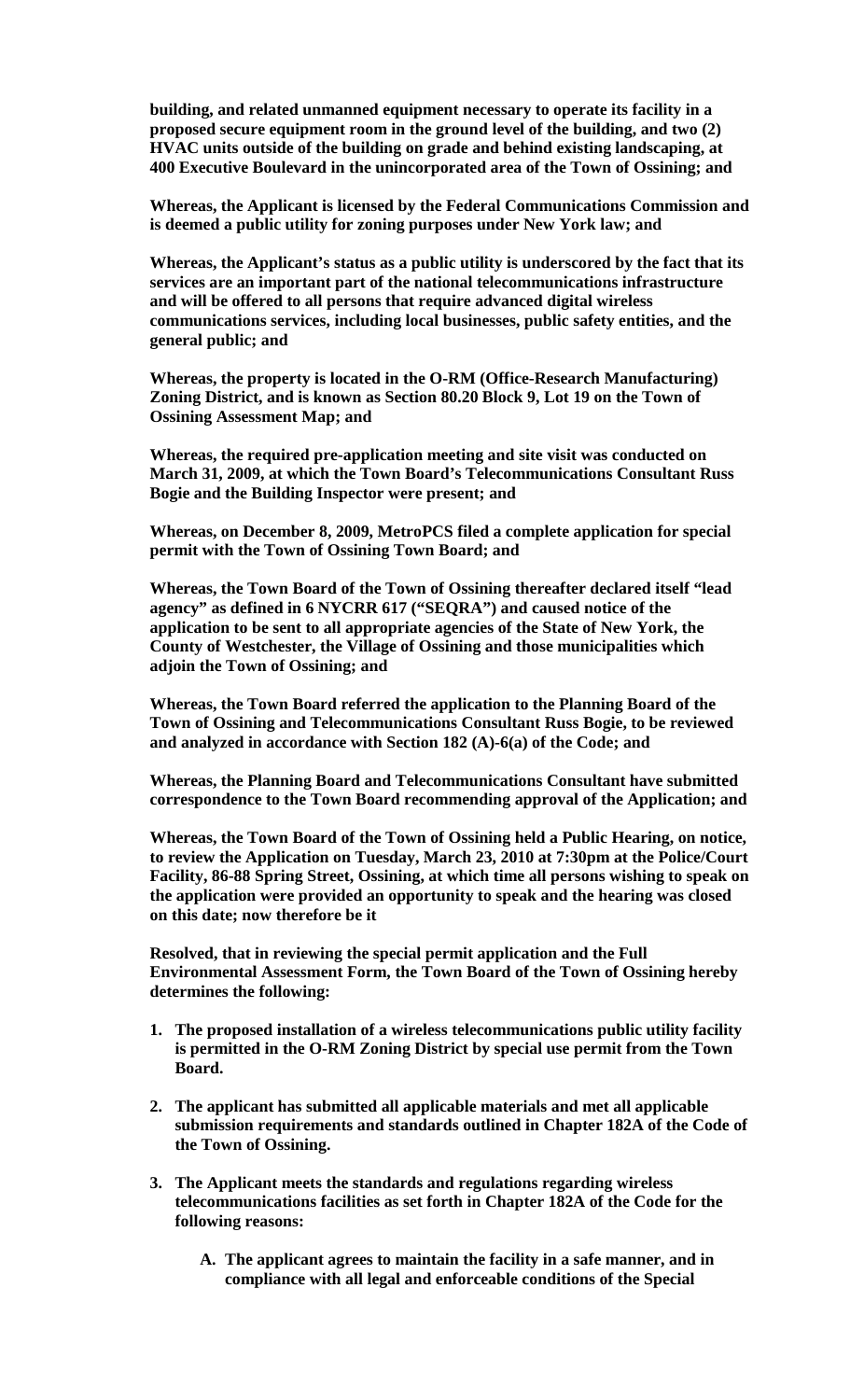**Permit, as well as all legal, enforceable, applicable and permissible local codes, ordinances, and regulations, including any and all applicable County, State and Federal laws, rules and regulations.**

- **B. The construction of the Facility is legally permissible, and the Applicant is authorized to do business in the State of New York.**
- **C. The applicant proposes to utilize an existing building; therefore, construction of a new telecommunications tower is not required.**
- **D. The Facility has been designed and will be constructed in accordance with all applicable standards.**
- **E. The Facility has been sited to have the least practical adverse visual effect on the environment and the residences in the area since the Facility is proposed on an existing commercial building within an office park. In addition, since the Facility eliminates the need for additional towers within the Town in the vicinity of the site, the potential visual impacts are further minimized. Therefore, the facility will not have a significant visual impact on the surrounding area.**
- **F. The HVAC equipment cabinets at the base of the existing building will be effectively screened from view by the existing building and existing vegetation.**
- **G. The facility will be designed to harmonize with the surroundings.**
- **H. The proposed utilities will be connected to an existing source within the existing building.**
- **I. The facility will be accessed by an existing street, and existing parking is sufficient to accommodate routine maintenance visits of approximately once per month.**
- **J. The applicant will construct, operate, maintain, repair, modify or restore the Facility in strict compliance with all applicable technical and safety related codes.**
- **K. The Facility will be located on an existing tall structure, which is the highest priority location under Chapter 182A of the Zoning Code.**
- **L. The antennas are proposed at the minimum height necessary to provide reliable coverage within the vicinity of the Property.**
- **M. The proposed equipment cabinets shall be secured in the building, which shall be locked except when necessary to gain access by authorized personnel only.**
- **N. The only signs proposed in connection with the Facility are a small sign, with the name and emergency telephone number of the Applicant, which will be placed on the fence securing the related equipment cabinets, and a sign in accordance with the FCC Rules on Radio Frequency Emissions (47 CFR 1.1307(b)). No commercial or retail signage is proposed.**
- **O. The Facility will be set back from abutting parcels, recorded rights-ofway and road and street lines a distance sufficient to substantially contain on-site ice fall or debris from the Facility and to preserve the privacy and sanctity of any adjoining properties. The accessory equipment is proposed to be located in a secure equipment room, on the ground level of the existing building.**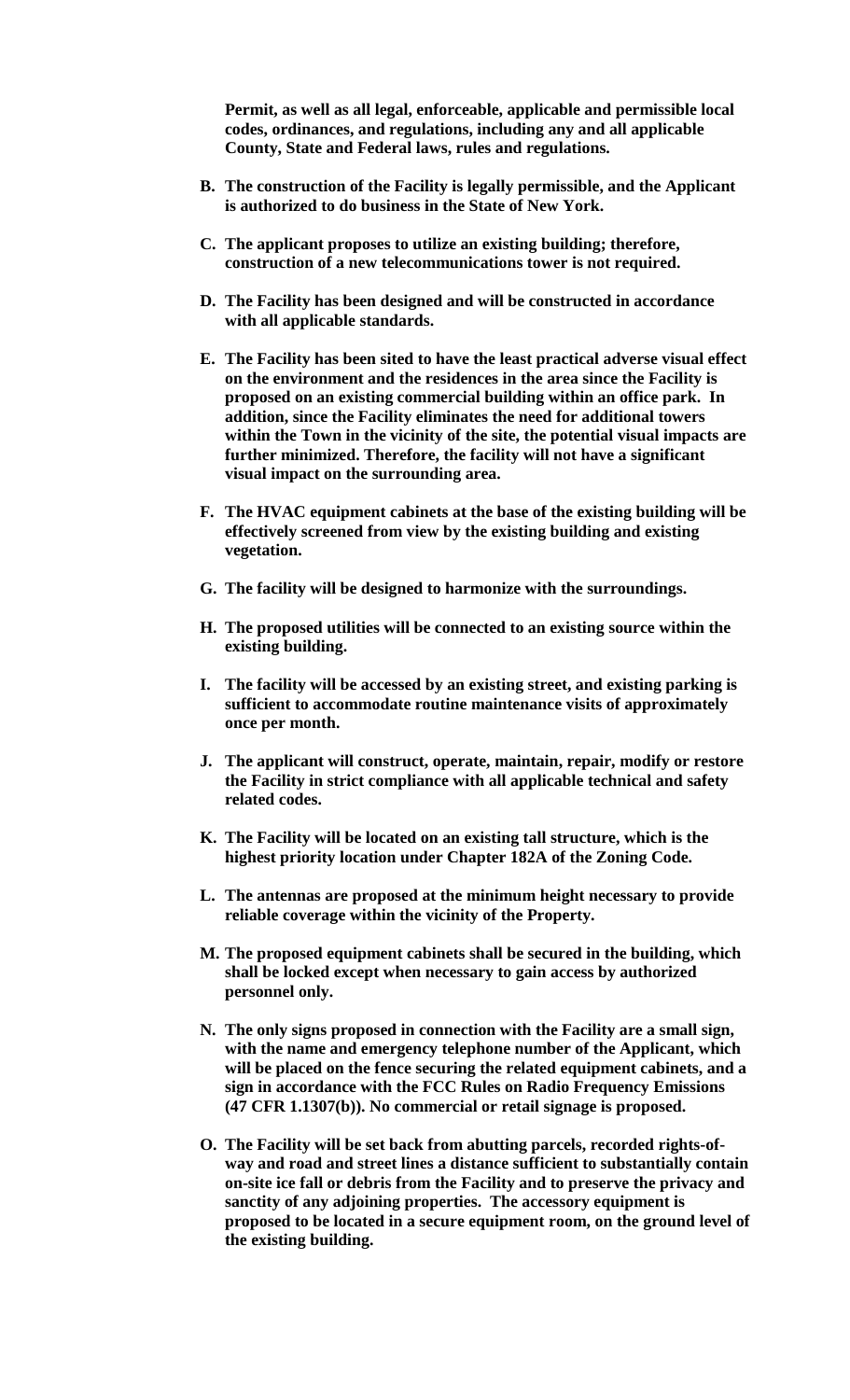- **P. The Facility is necessary because MetroPCS does not have wireless telecommunications infrastructure to provide service in the vicinity of the Property.**
- **Q. The Facility will comply with the applicable FCC regulations regarding radio frequency emissions; and it is further**

**Resolved, that pursuant to the State Environmental Quality Review Act (SEQRA) regulations, the Town Board hereby adopts a Negative Declaration, thereby finding that the Proposed Action will not result in any significant adverse impacts on the environment for many of the reasons enumerated in Items 3.A through Q above, and thereby finding that a Draft Environmental Impact Statement will not be required and that the SEQRA process is therefore complete; and be it further**

**Resolved, that the Town Board of the Town of Ossining hereby approves the application of MetroPCS, LLC for a special use permit for a wireless telecommunications facility at 400 Executive Boulevard in the unincorporated area of the Town of Ossining, subject to the conditions and limitations set forth in Chapter 182A of the Code of the Town of Ossining; and be it further**

**Resolved, that the requirements for Performance of Security and Liability Insurance set forth in Sections 182-A-21 and 182A-24 be satisfied prior to the issuance of a building permit and to the satisfaction of the Town Attorney. The applicant shall have paid to the Town all expenses in processing the application prior to the issuance of a building permit.**

**Motion Carried: Unanimously**

#### **D. Emergency Repair-Old Albany Post Road "S" Curve**

**Councilmember Tawil moved and it was seconded by Councilmember Wilcher that the following be approved:**

**Whereas, the March 13 and 14, 2010 rain storm resulted in a road collapse at Old Albany Post Road "S" Curve requiring immediate attention and correction thereby constituting an emergency; and**

**Whereas, the Town's engineering consultant has inspected the condition and concurred in the finding that an emergency exists and has prepared a report describing remedial measures to be taken as soon as possible in order to protect the road and the safety of persons traveling the road, including homeowners on Old Albany Post Road and emergency response vehicles; now therefore be it**

**Resolved, that the Town Board of the Town of Ossining hereby declares Phase I of the Old Albany Post Road "S" Curve road collapse an emergency situation and authorizes payment to Steve Giordano Builders, Ossining, in the amount of \$7,800 for emergency work that has been completed to the satisfaction of the Town's Consulting Engineer; and be it further**

**Resolved, that Phase II of the Old Albany Post Road stabilization and remediation project requires further attention and will be a significant expenditure requiring proper bidding practices to be followed in accordance with the Town's procurement policy and Section 103 of the General Municipal Law; and be it further**

**Resolved, that the Town Board hereby authorizes the Town's consulting engineer to immediately prepare bid specifications for the additional remediation and stabilization (Phase II) of Old Albany Post Road; and be it further**

**Resolved, that the Town Board authorizes the establishment of Capital Project # 2010-2171 entitled Old Albany Post Road in the amount of \$7,800.00 to be funded by the Federal Emergency Management Agency or a Highway Fund transfer. This**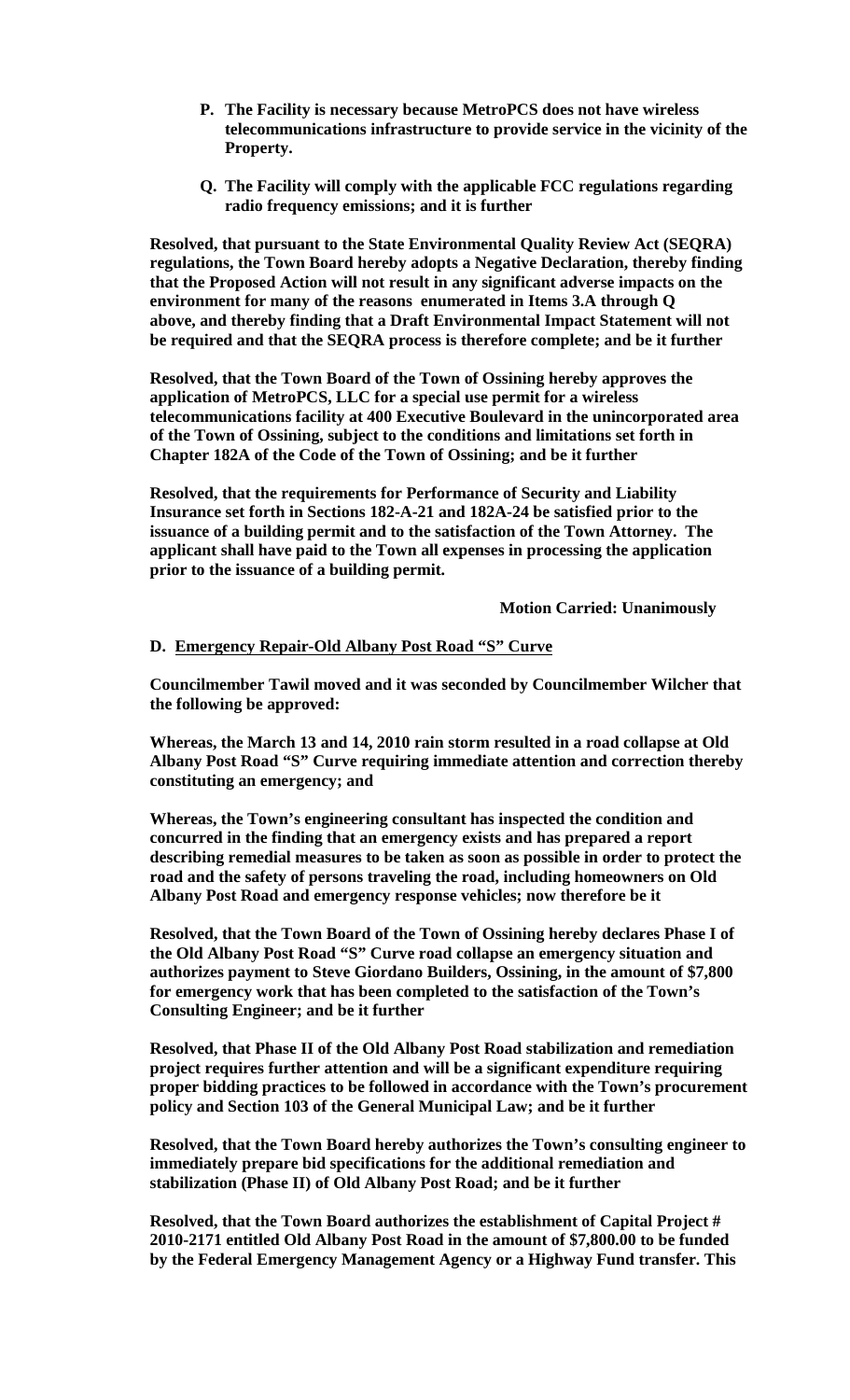**amount shall be increased upon the receipt of the formal bid proposals and funding will be established once the bid proposals are received and accepted.** 

# **Motion Carried: Unanimously**

# **E. Receiver of Taxes-Payment Plan-74 Hemlock Road**

**Councilmember Tawil moved and it was seconded by Councilmember Tripodi that the following be approved:**

**Whereas, certain property taxes have not been paid on the parcel located at 74 Hemlock Road resulting in commencement of In Rem foreclosure proceedings, and the property owner has requested a payment plan for outstanding taxes due on the property; and**

**Whereas, the Town Board desires to allow the property owner an opportunity to pay for all outstanding taxes by authorizing the Receiver of Taxes to institute a payment plan with the property owner; now therefore be it** 

**Resolved, that the Town Board of the Town of Ossining hereby authorizes the Receiver of Taxes to set up a payment plan in accordance with the Town Code with the owner of property located at 74 Hemlock Road, Briarcliff Manor, to satisfy all taxes, interest, penalties and fees due to the Town of Ossining; and be it further**

**Resolved, that based on the unique circumstances of this case, this arrangement shall not set a precedent with how future cases are handled.**

**Motion Carried: Unanimously**

# **F. Town Historian-Martha R. Mesiti**

**Councilmember Tawil moved and it was seconded by Councilmember Wilcher that the following be approved:**

**Resolved, that the Town Board of the Town of Ossining hereby appoints Martha R. Mesiti, Town Historian for 2010.**

**Motion Carried: Unanimously**

# **G. Parks Department-Seasonal Employees**

**Councilmember Harter moved and it was seconded by Councilmember Wilcher that the following be approved:**

**Resolved, that the Town Board of the Town of Ossining hereby appoints the following employees to the seasonal position of Laborer in the Parks Department effective April 14, 2010**

| <b>NAME</b>                   | <b>RATE</b> |
|-------------------------------|-------------|
| <b>Arthur Gerald Stokeley</b> | \$7.25/hr.  |
| Tavar R. Young                | \$8.50/hr.  |
| <b>Robert Tyrone Hinson</b>   | \$8.50/hr.  |

# **Motion Carried: Unanimously**

**H. A RESOLUTION AUTHORIZING THE ISSUANCE PURSUANT TO SECTION 90.10 OF THE LOCAL FINANCE LAW OF REFUNDING BONDS OF THE TOWN OF OSSINING, WESTCHESTER COUNTY, NEW YORK, TO BE DESIGNATED SUBSTANTIALLY "PUBLIC IMPROVEMENT (SERIAL) BONDS", AND PROVIDING FOR OTHER MATTERS IN RELATION THERETO AND THE PAYMENT OF THE BONDS TO BE REFUNDED THEREBY.**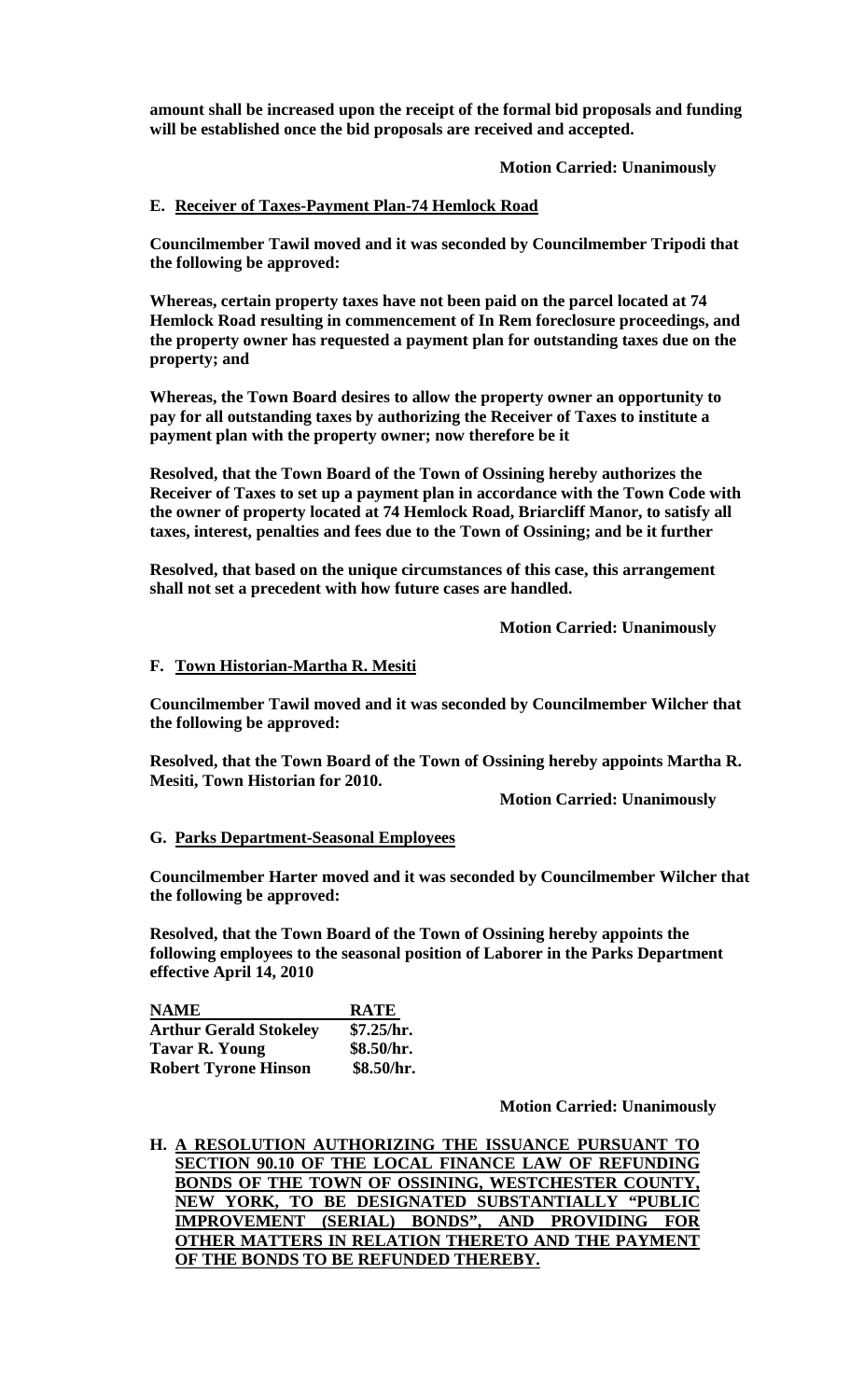**Councilmember Harter moved and it was seconded by Councilmember Wilcher that the following be approved:**

**WHEREAS, the Town of Ossining, Westchester County, New York (hereinafter, the "Town") heretofore issued an aggregate principal amount of \$1,561,000 Public Improvement (Serial) Bonds, 2000, pursuant to various bond resolutions to pay the cost of various capital improvements, as set forth in Exhibit A attached hereto and thereby made a part hereof, and a bond determinations certificate of the Supervisor (hereinafter referred to as the "Refunded Bond Certificate"), such Public Improvement (Serial) Bonds, 2000, being dated October 15, 2000 and maturing or matured on June 15 annually on each of the years 2001 to 2020, both inclusive, as more fully described in the Refunded Bond Certificate (the "Refunded Bonds"); and**

**WHEREAS, it would be in the public interest to refund all or a portion of the \$815,000 outstanding principal balance of the Refunded Bonds maturing in the years 2011 to 2020, both inclusive, by the issuance of refunding bonds pursuant to Section 90.10 of the Local Finance Law; and**

**WHEREAS, such refunding will result in present value savings in debt service as so required by Section 90.10 of the Local Finance Law; NOW, THEREFORE, BE IT**

**RESOLVED, by the Town Board of the Town of Ossining, Westchester County, New York, as follows:**

**Section 1. For the object or purpose of refunding the \$815,000 outstanding aggregate principal balance of the Refunded Bonds maturing in the years 2011 to 2020, both inclusive, including providing moneys which, together with the interest earned from the investment of certain of the proceeds of the refunding bonds herein authorized, shall be sufficient to pay (i) the principal amount of the Refunded Bonds, (ii) the aggregate amount of unmatured interest payable on the Refunded Bonds to and including the date on which the Refunded Bonds which are callable are to be called prior to their respective maturities in accordance with the refunding financial plan, as hereinafter defined, (iii) the costs and expenses incidental to the issuance of the refunding bonds herein authorized, including the development of the refunding financial plan, as hereinafter defined, compensation to the underwriter or underwriters, as hereinafter defined, costs and expenses of executing and performing the terms and conditions of the escrow contract or contracts, as hereinafter defined, and fees and charges of the escrow holder or holders, as hereinafter mentioned, (iv) the redemption premium to be paid on the Refunded Bonds which are to be called prior to their respective maturities, and (v) the premium or premiums for a policy or policies of municipal bond insurance or cost or costs of other credit enhancement facility or facilities, for the refunding bonds herein authorized, or any portion thereof, there are hereby authorized to be issued not exceeding \$950,000 refunding serial bonds of the Town pursuant to the provisions of either Section 90.10 or Section 90.00 of the Local Finance Law, as appropriate (the "Town Refunding Bonds" or the "Refunding Bonds"), it being anticipated that the amount of Refunding Bonds actually to be issued will be approximately \$910,000, as provided in Section 4 hereof. The Refunding Bonds described herein are hereby authorized to be consolidated for purposes of sale in one or more refunding serial bond issues. The Town Refunding Bonds shall each be designated substantially "PUBLIC IMPROVEMENT (SERIAL) BOND" together with such series designation and year as is appropriate on the date of sale thereof, shall be of the denomination of \$5,000 or any integral multiple thereof (except for any odd denominations, if necessary) not exceeding the principal amount of each respective maturity, shall be numbered with the prefix R-10 (or R with the last two digits of the year in which the Refunding Bonds are issued as appropriate) followed by a dash and then from 1 upward, shall be dated on such dates, and shall mature annually on such dates in such years, bearing interest semi-annually on such dates, at the rate or rates of interest per annum, as may be necessary to sell the same, all as shall be determined by the Supervisor pursuant to Section 4 hereof. It is hereby further determined that (a) such Refunding Bonds may be issued in series, (b) such Refunding Bonds may be sold at a discount in the manner authorized by paragraph a of Section 57.00 of the Local Finance Law and by subdivision 2 of paragraph f of Section 90.10 of the Local Finance Law, and (c) such Refunding Bonds may be issued as a single consolidated issue. It is hereby further determined that such Refunding Bonds may be issued to refund all, or**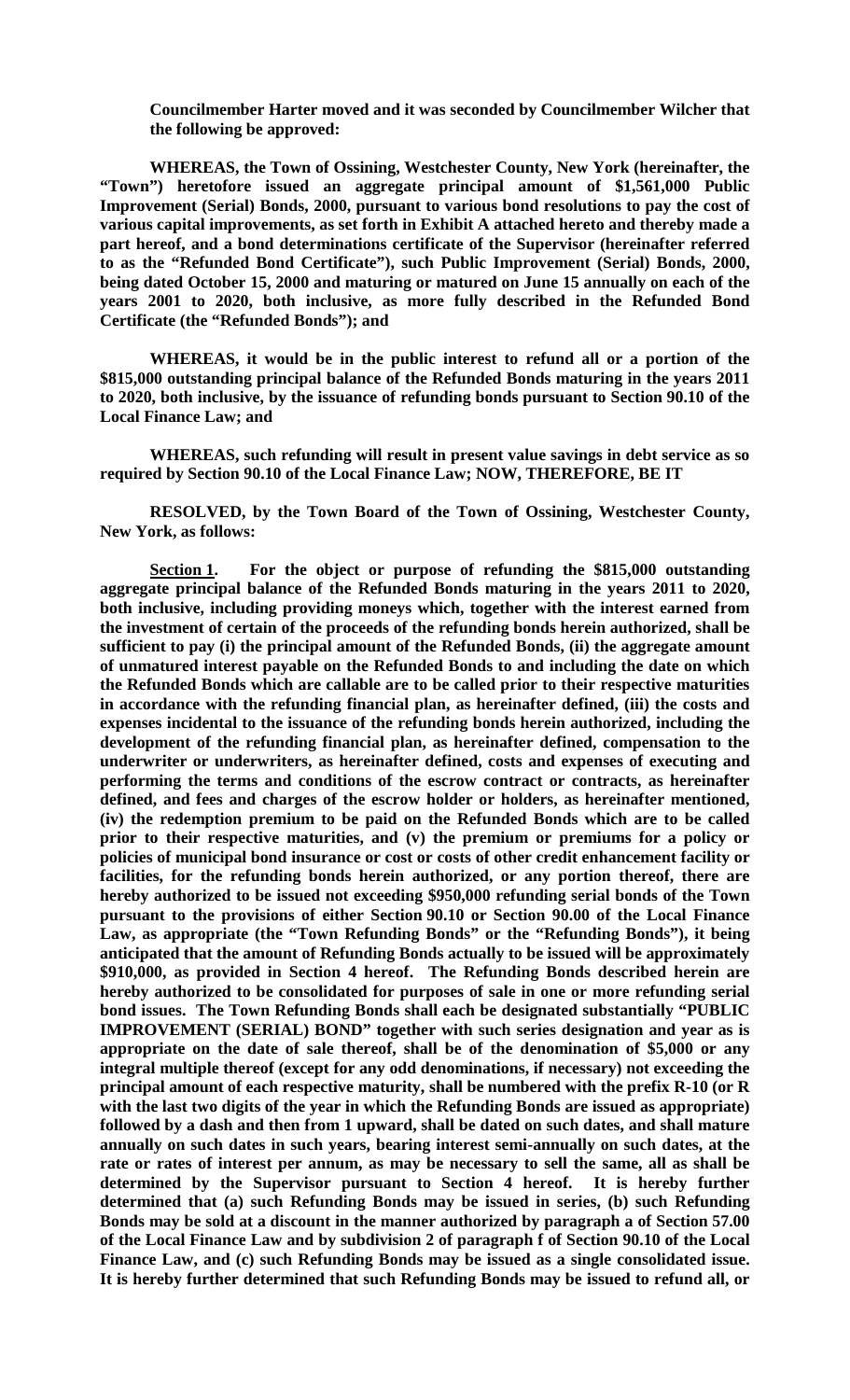**any portion of, the Refunded Bonds, subject to the limitation hereinafter described in Section 10 hereof relating to approval by the State Comptroller.**

**Section 2. The Refunding Bonds may be subject to redemption prior to maturity upon such terms as the Supervisor shall prescribe, which terms shall be in compliance with the requirements of Section 53.00 (b) of the Local Finance Law. If less than all of the Refunding Bonds of any maturity are to be redeemed, the particular refunding bonds of such maturity to be redeemed shall be selected by the Town by lot in any customary manner of selection as determined by the Supervisor.**

**The Refunding Bonds shall be issued in registered form and shall not be registrable to bearer or convertible into bearer coupon form. In the event said Refunding Bonds are issued in non-certificated form, such bonds, when issued, shall be initially issued in registered form in denominations such that one bond shall be issued for each maturity of bonds and shall be registered in the name of Cede & Co., as nominee of The Depository Trust Company, New York, New York ("DTC"), which will act as securities depository for the bonds in accordance with the Book-Entry-Only system of DTC. In the event that either DTC shall discontinue the Book-Entry-Only system or the Town shall terminate its participation in such Book-Entry-Only system, such bonds shall thereafter be issued in certificated form of the denomination of \$5,000 each or any integral multiple thereof (except for any odd denominations, if necessary) not exceeding the principal amount of each respective maturity. In the case of non-certificated Refunding Bonds, principal of and interest on the bonds shall be payable by check or draft mailed by the Fiscal Agent (as hereinafter defined) to The Depository Trust Company, New York, New York, or to its nominee, Cede & Co., while the bonds are registered in the name of Cede & Co. in accordance with such Book-Entry-Only System. Principal shall only be payable upon surrender of the bonds at the principal corporate trust office of such Fiscal Agent (or at the office of the Town Clerk as Fiscal Agent as hereinafter provided).**

**In the event said Refunding Bonds are issued in certificated form, principal of and interest on the Refunding Bonds shall be payable by check or draft mailed by the Fiscal Agent (as hereinafter defined) to the registered owners of the Refunding Bonds as shown on the registration books of the Town maintained by the Fiscal Agent (as hereinafter defined), as of the close of business on the fifteenth day of the calendar month or first business day of the calendar month preceding each interest payment date as appropriate and as provided in a certificate of the Supervisor providing for the details of the Refunding Bonds. Principal shall only be payable upon surrender of bonds at the principal corporate trust office of a bank or trust company or banks or trust companies located or authorized to do business in the State of New York, as shall hereafter be designated by the Supervisor as fiscal agent of the Town for the Refunding Bonds (collectively the "Fiscal Agent").**

**Refunding Bonds in certificated form may be transferred or exchanged at any time prior to maturity at the principal corporate trust office of the Fiscal Agent for bonds of the same maturity of any authorized denomination or denominations in the same aggregate principal amount.**

**Principal and interest on the Refunding Bonds will be payable in lawful money of the United States of America.**

**The Supervisor, as chief fiscal officer of the Town, is hereby authorized and directed to enter into an agreement or agreements containing such terms and conditions as he shall deem proper with the Fiscal Agent, for the purpose of having such bank or trust company or banks or trust companies act, in connection with the Refunding Bonds, as the Fiscal Agent for said Town, to perform the services described in Section 70.00 of the Local Finance Law, and to execute such agreement or agreements on behalf of the Town, regardless of whether the Refunding Bonds are initially issued in certificated or non-certificated form; provided, however, that the Supervisor is also hereby authorized to name the Town Clerk as the Fiscal Agent in connection with the Refunding Bonds if said Refunding Bonds are issued in non-certificated form.**

**The Supervisor is hereby further delegated all powers of this Town Board with respect to agreements for credit enhancement, derived from and pursuant to Section 168.00 of the Local Finance Law, for said Refunding Bonds, including, but not limited to the**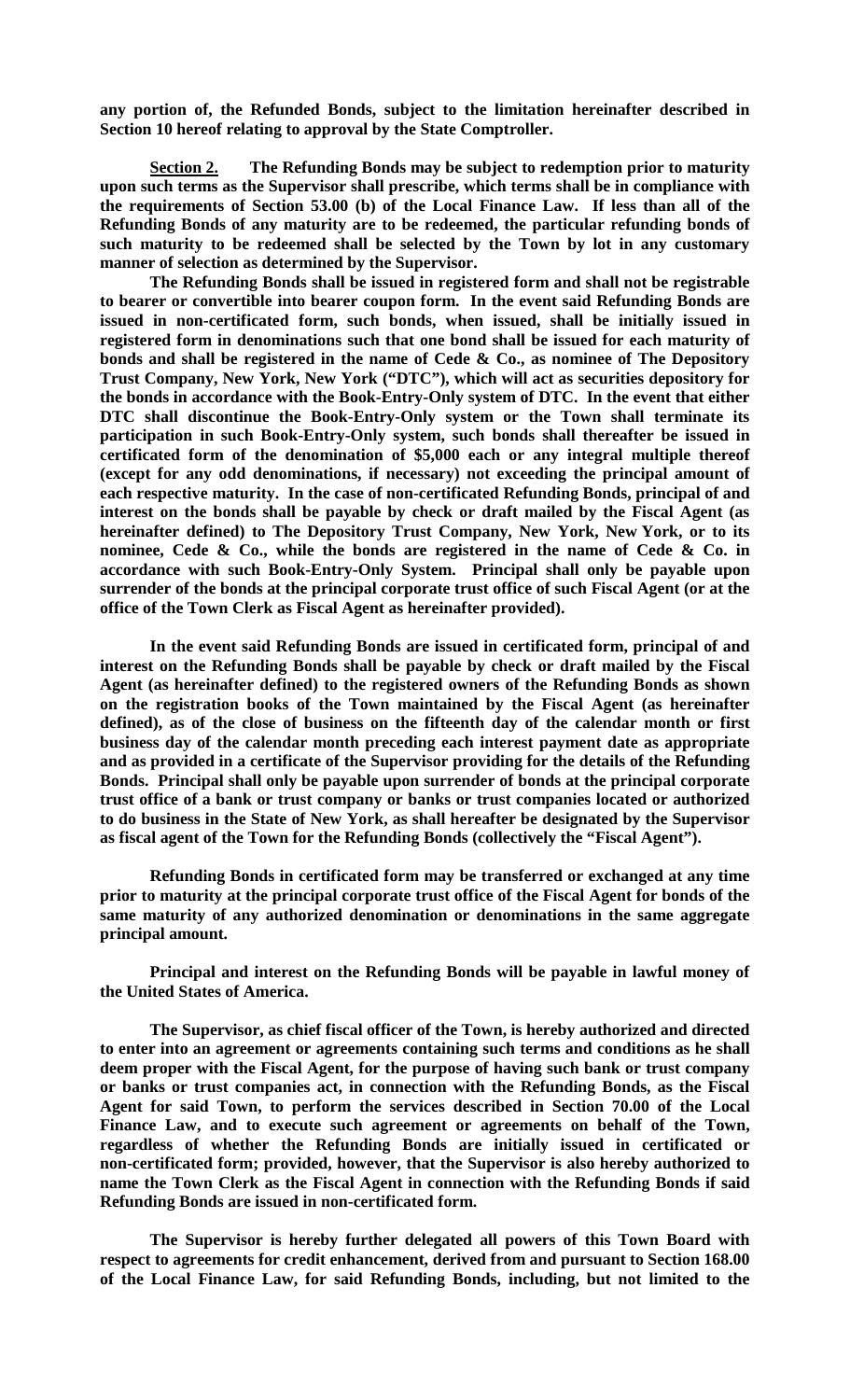**determination of the provider of such credit enhancement facility or facilities and the terms and contents of any agreement or agreements related thereto.**

**The Refunding Bonds shall be executed in the name of the Town by the manual or facsimile signature of the Supervisor, and a facsimile of its corporate seal shall be imprinted thereon. In the event of facsimile signature, the Refunding Bonds shall be authenticated by the manual signature of an authorized officer or employee of the Fiscal Agent. The Refunding Bonds shall contain the recital required by subdivision 4 of paragraph j of Section 90.10 of the Local Finance Law and the recital of validity clause provided for in Section 52.00 of the Local Finance Law and shall otherwise be in such form and contain such recitals, in addition to those required by Section 51.00 of the Local Finance Law, as the Supervisor shall determine. It is hereby determined that it is to the financial advantage of the Town not to impose and collect from registered owners of the Refunding Bonds any charges for mailing, shipping and insuring bonds transferred or exchanged by the Fiscal Agent, and, accordingly, pursuant to paragraph c of Section 70.00 of the Local Finance Law, no such charges shall be so collected by the Fiscal Agent.**

**Section 3. It is hereby determined that:**

**(a) the maximum amount of the Refunding Bonds authorized to be issued pursuant to this resolution does not exceed the limitation imposed by subdivision 1 of paragraph b of Section 90.10 of the Local Finance Law;**

**(b) the maximum period of probable usefulness permitted by law at the time of the issuance of the Refunded Bonds, for each of the objects or purposes for which such Refunded Bonds were issued is as shown upon Exhibit A attached hereto and hereby made a part hereof;**

**(c) the last installment of the Refunding Bonds will mature not later than the expiration of the period of probable usefulness of the objects or purposes for which said Refunded Bonds were issued in accordance with the provisions of subdivision 1 of paragraph c of Section 90.10 of the Local Finance Law;**

**(d) the estimated present value of the total debt service savings anticipated as a result of the issuance of the Refunding Bonds, if any, computed in accordance with the provisions of subdivision 2 of paragraph b of Section 90.10 of the Local Finance Law, is as shown in the Refunding Financial Plan described in Section 4 hereof.**

**Section 4. The financial plan for the aggregate of the refundings authorized by this resolution (collectively, the "Refunding Financial Plan"), showing the sources and amounts of all moneys required to accomplish such refundings, the estimated present value of the total debt service savings and the basis for the computation of the aforesaid estimated present value of total debt service savings, are set forth in Exhibit B attached hereto and hereby made a part of this resolution. The Refunding Financial Plan has been prepared based upon the assumption that the Refunding Bonds will be issued in one series to refund all of the Refunded Bonds in the principal amount of \$910,000, and that the Refunding Bonds will mature, be of such terms, and bear interest as set forth on said Exhibit B. This Town Board recognizes that the Refunding Bonds may be issued in one or more series, and for the Refunded Bonds, or portions thereof, that the amount of the Refunding Bonds, maturities, terms, and interest rate or rates borne by the Refunding Bonds to be issued by the Town will most probably be different from such assumptions and that the Refunding Financial Plan will also most probably be different from that attached hereto as Exhibit B. The Supervisor is hereby authorized and directed to determine which of the Refunded Bonds will be refunded and at what time, the amount of the Refunding Bonds to be issued, the date or dates of such bonds and the date or dates of issue, maturities and terms thereof, the provisions relating to the redemption of Refunding Bonds prior to maturity, whether the Refunding Bonds will be insured by a policy or policies of municipal bond insurance or otherwise enhanced by a credit enhancement facility or facilities, whether the Refunding Bonds shall be sold at a discount in the manner authorized by paragraph e of Section 57.00 of the Local Finance Law, and the rate or rates of interest to be borne thereby, whether the Refunding Bonds shall be issued having substantially level or declining annual debt service and all matters related thereto, and to prepare, or cause to be provided, a final Refunding Financial Plan for the Refunding Bonds and all powers in connection therewith are hereby delegated to the Supervisor;**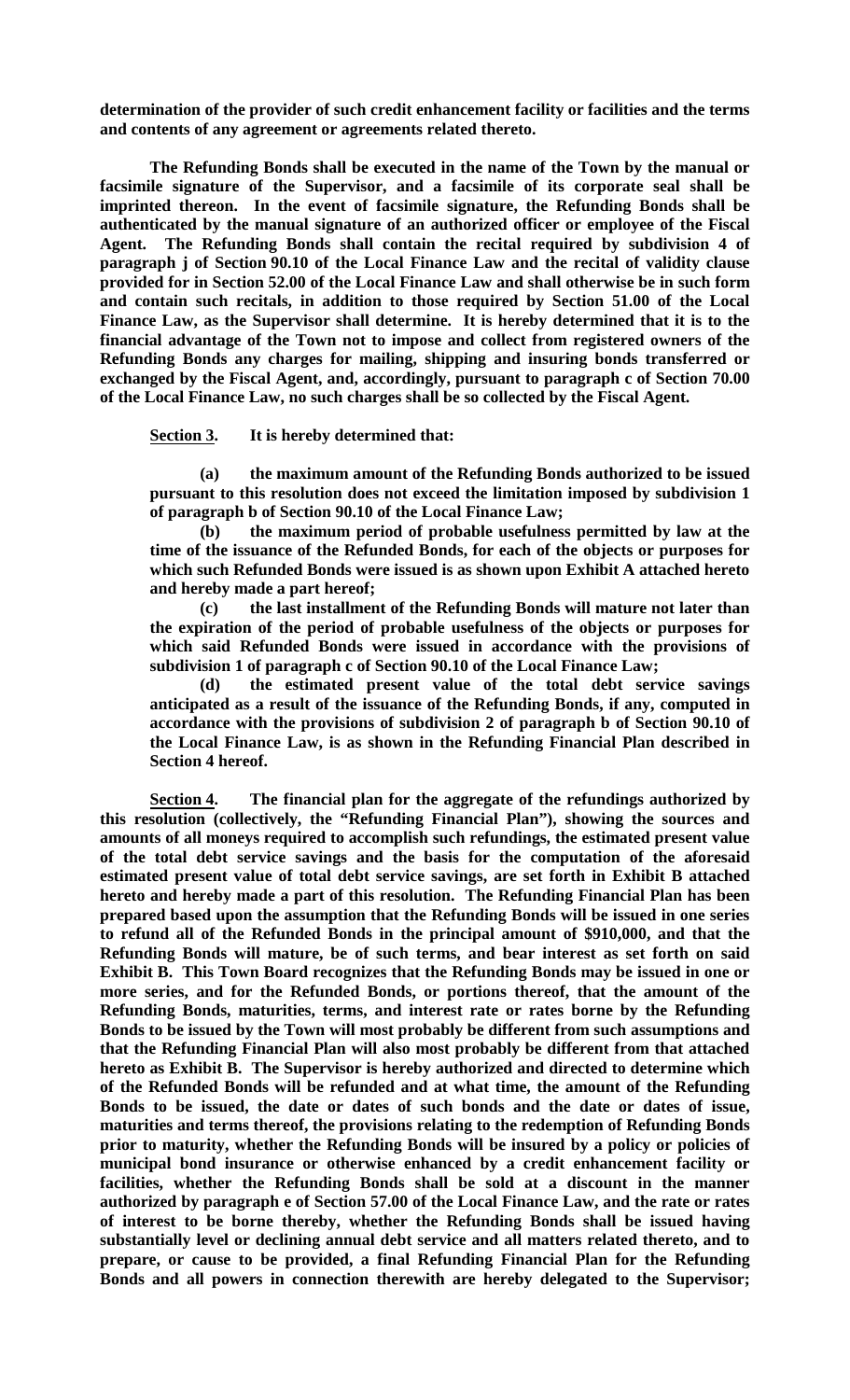**provided, that the terms of the Refunding Bonds to be issued, including the rate or rates of interest borne thereby, shall comply with the requirements of Section 90.10 of the Local Finance Law. The Supervisor shall file a copy of his certificates determining the details of the Refunding Bonds and the final Refunding Financial Plan with the Town Clerk not later than ten (10) days after the delivery of the Refunding Bonds, as herein provided.**

**Section 5. The Supervisor is hereby authorized and directed to enter into an escrow contract or contracts (collectively the "Escrow Contract") with a bank or trust company, or with banks or trust companies, located and authorized to do business in this State as said Supervisor shall designate (collectively the "Escrow Holder") for the purpose of having the Escrow Holder act, in connection with the Refunding Bonds, as the escrow holder to perform the services described in Section 90.10 of the Local Finance Law.**

**Section 6. The faith and credit of said Town of Ossining, Westchester County, New York, are hereby irrevocably pledged to the payment of the principal of and interest on the Refunding Bonds as the same respectively become due and payable. An annual appropriation shall be made in each year sufficient to pay the principal of and interest on such bonds becoming due and payable in such year. To the extent not paid from other sources, there shall be annually levied on all the taxable real property in said Town a tax sufficient to pay the principal of and interest on such Refunding Bonds as the same become due and payable.**

**Section 7. All of the proceeds from the sale of the Refunding Bonds, including the premium, if any, but excluding accrued interest thereon, shall immediately upon receipt thereof be placed in escrow with the Escrow Holder for the Refunded Bonds. Accrued interest on the Refunding Bonds shall be paid to the Town to be expended to pay interest on the Refunding Bonds. Such proceeds as are deposited in the escrow deposit fund to be created and established pursuant to the Escrow Contract, whether in the form of cash or investments, or both, inclusive of any interest earned from the investment thereof, shall be irrevocably committed and pledged to the payment of the principal of and interest on the Refunded Bonds in accordance with Section 90.10 of the Local Finance Law, and the holders, from time to time, of the Refunded Bonds shall have a lien upon such moneys held by the Escrow Holder. Such pledge and lien shall become valid and binding upon the issuance of the Refunding Bonds and the moneys and investments held by the Escrow Holder for the Refunded Bonds in the escrow deposit fund shall immediately be subject thereto without any further act. Such pledge and lien shall be valid and binding as against all parties having claims of any kind in tort, contract or otherwise against the Town irrespective of whether such parties have notice thereof.**

**Section 8. Notwithstanding any other provision of this resolution, so long as any of the Refunding Bonds shall be outstanding, the Town shall not use, or permit the use of, any proceeds from the sale of the Refunding Bonds in any manner which would cause the Refunding Bonds to be an "arbitrage bond" as defined in Section 148 of the Internal Revenue Code of 1986, as amended, and, to the extent applicable, the Regulations promulgated by the United States Treasury Department thereunder.**

**Section 9. In accordance with the provisions of Section 53.00 and of paragraph h of Section 90.10 of the Local Finance Law, in the event such bonds are refunded, the Town hereby elects to call in and redeem each of the Refunded Bonds which the Supervisor shall determine to be refunded in accordance with the provisions of Section 4 hereof and with regard to which the right of early redemption exists. The sum to be paid therefor on such redemption date shall be the par value thereof plus the redemption premium, as provided in the Refunded Bond Certificate, and the accrued interest to such redemption date. The Escrow Agent for the Refunding Bonds is hereby authorized and directed to cause notice of such call for redemption to be given in the name of the Town in the manner and within the times provided in the Refunded Bond Certificate. Such notice of redemption shall be in substantially the form attached to the Escrow Contract. Upon the issuance of the Refunding Bonds, the election to call in and redeem the callable Refunded Bonds and the direction to the Escrow Agent to cause notice thereof to be given as provided in this paragraph shall become irrevocable, provided that this paragraph may be amended from time to time as may be necessary in order to comply with the publication requirements of paragraph a of Section 53.00 of the Local Finance Law, or any successor law thereto.**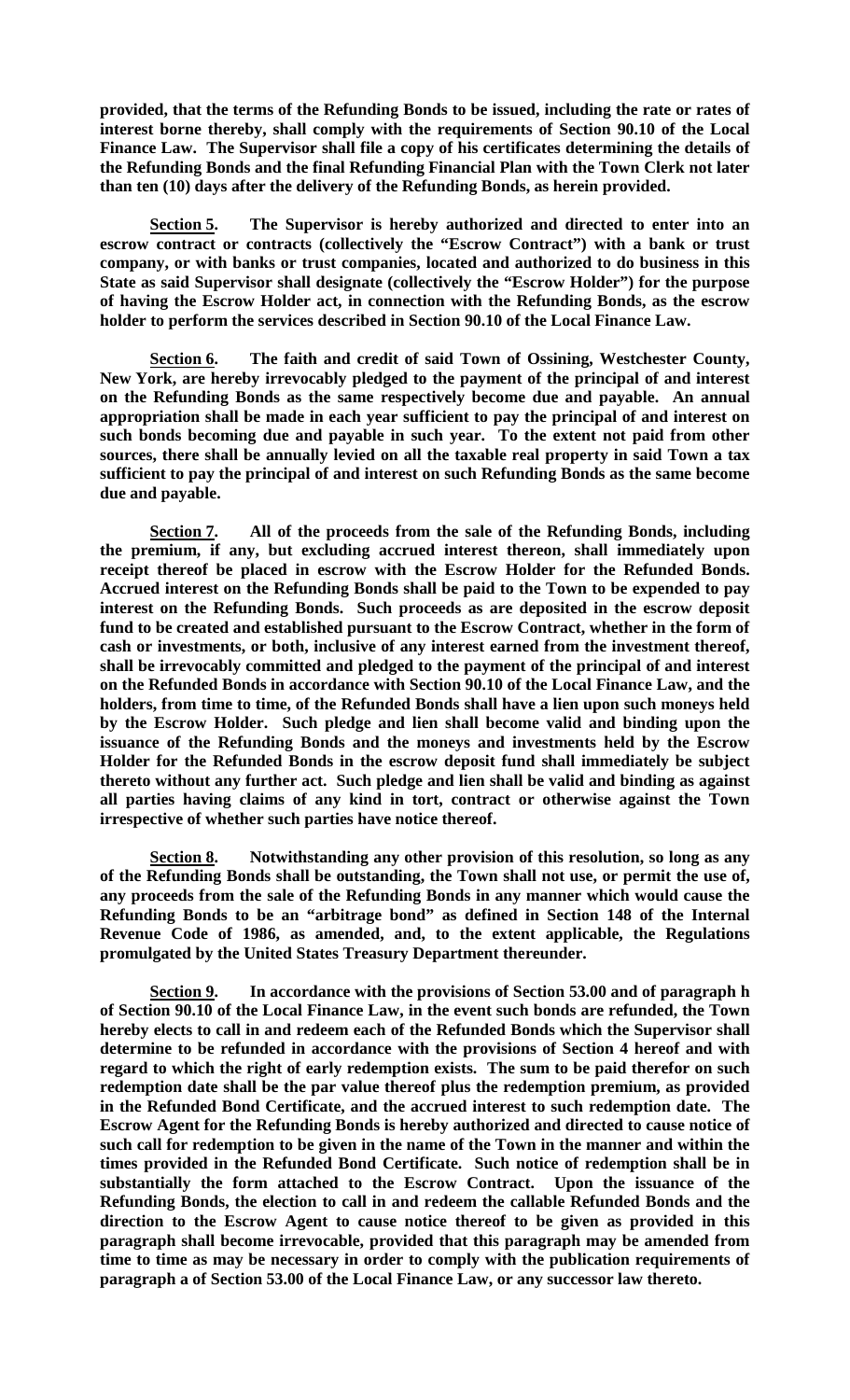**Section 10. The Refunding Bonds shall be sold at private sale to an underwriter to be hereafter determined by the Supervisor (the "Underwriter") for purchase prices to be determined by the Supervisor, plus accrued interest from the date or dates of the Refunding Bonds to the date or dates of the delivery of and payment for the Refunding Bonds. Subject to the approval of the terms and conditions of such private sale by the State Comptroller as required by subdivision 2 of paragraph f of Section 90.10 of the Local Finance Law, the Supervisor, is hereby authorized to execute and deliver a purchase contract for the Refunding Bonds in the name and on behalf of the Town providing the terms and conditions for the sale and delivery of the Refunding Bonds to the Underwriter. After the Refunding Bonds have been duly executed, they shall be delivered by the Supervisor to the Underwriter in accordance with said purchase contract upon the receipt by the Town of said purchase price, including accrued interest.**

**Section 11. The Supervisor and all other officers, employees and agents of the Town are hereby authorized and directed for and on behalf of the Town to execute and deliver all certificates and other documents, perform all acts and do all things required or contemplated to be executed, performed or done by this resolution or any document or agreement approved hereby.**

**Section 12. All other matters pertaining to the terms and issuance of the Refunding Bonds shall be determined by the Supervisor and all powers in connection thereof are hereby delegated to the Supervisor.**

**Section 13.**<br>1. **Such . The validity of the Refunding Bonds may be contested only if:**

- **1. Such obligations are authorized for an object or purpose for which said Town is not authorized to expend money, or**
- **2. The provisions of law which should be complied with at the date of publication of this resolution are not substantially complied with,**

**and an action, suit or proceeding contesting such validity is commenced within twenty days after the date of such publication, or**

**3. Such obligations are authorized in violation of the provisions of the Constitution.**

**Section 14. A summary of this resolution, which takes effect immediately, shall be published in the official newspapers of said Town, together with a notice of the Town Clerk in substantially the form provided in Section 81.00 of the Local Finance Law.**

**Dated:April \_\_\_\_, 2010.**

**Voting Yes in a Roll Call Vote: Harter, Wilcher, Tawil, Tripodi, Borgia**

#### **VI. MONTHLY REPORTS**

**Councilmember Wilcher moved and it was seconded by Councilmember Tawil that the following be approved:**

**Resolved, that the Town Board of the Town of Ossining hereby accepts the Monthly Helicopter Report for the month of March, 2010.**

**Motion Carried: Unanimously**

# **VII. VISITOR RECOGNITION**

**Bobby Williams, Spring Street, stated that he was glad that the Town was refinancing. He also reminded the public that this is the last week to get your census. Please pick up and return your census as we need the money.**